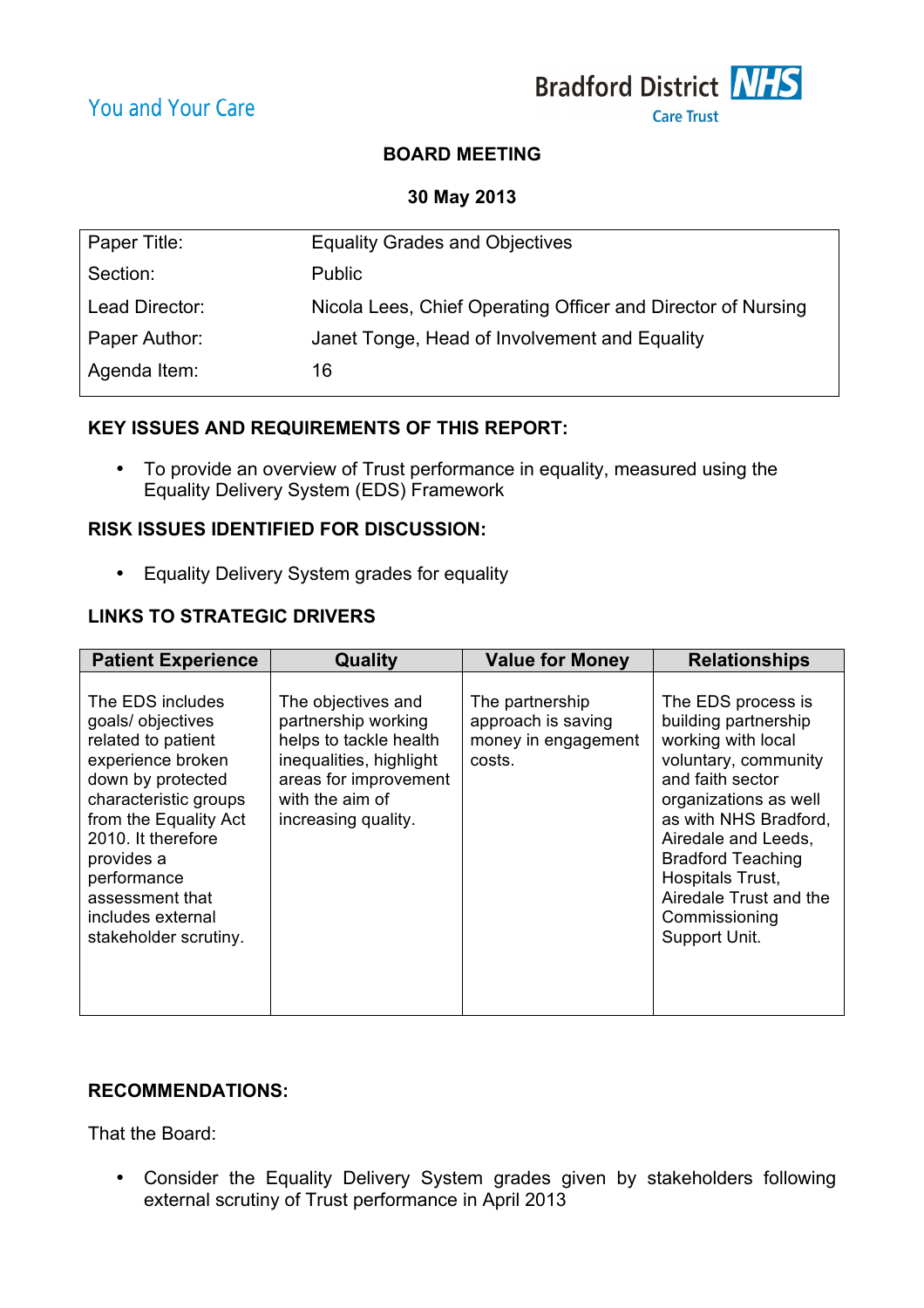## **FINANCIAL IMPLICATIONS:**

See section 5.1 of the report.

Revenue | Capital

## **LEGAL IMPLICATIONS:**

The Equality Act 2010 requires organisations to identify and publish equality objectives. The grades awarded are evidence of compliance with the general duties of the Equality Act 2010.

## **PREVIOUS MEETINGS/COMMITTEES:**

Highlight whether the paper has been discussed at any of the following meetings:



The paper has not been discussed at SGC prior to Board due to the timing of this years panel assessments. It was agreed at SGC in January 2012 that the Equality Grades would come to Trust Board. A regular update has been provided to SGC on progress to meet objectives. The grades will be discussed by SGC at their July meeting.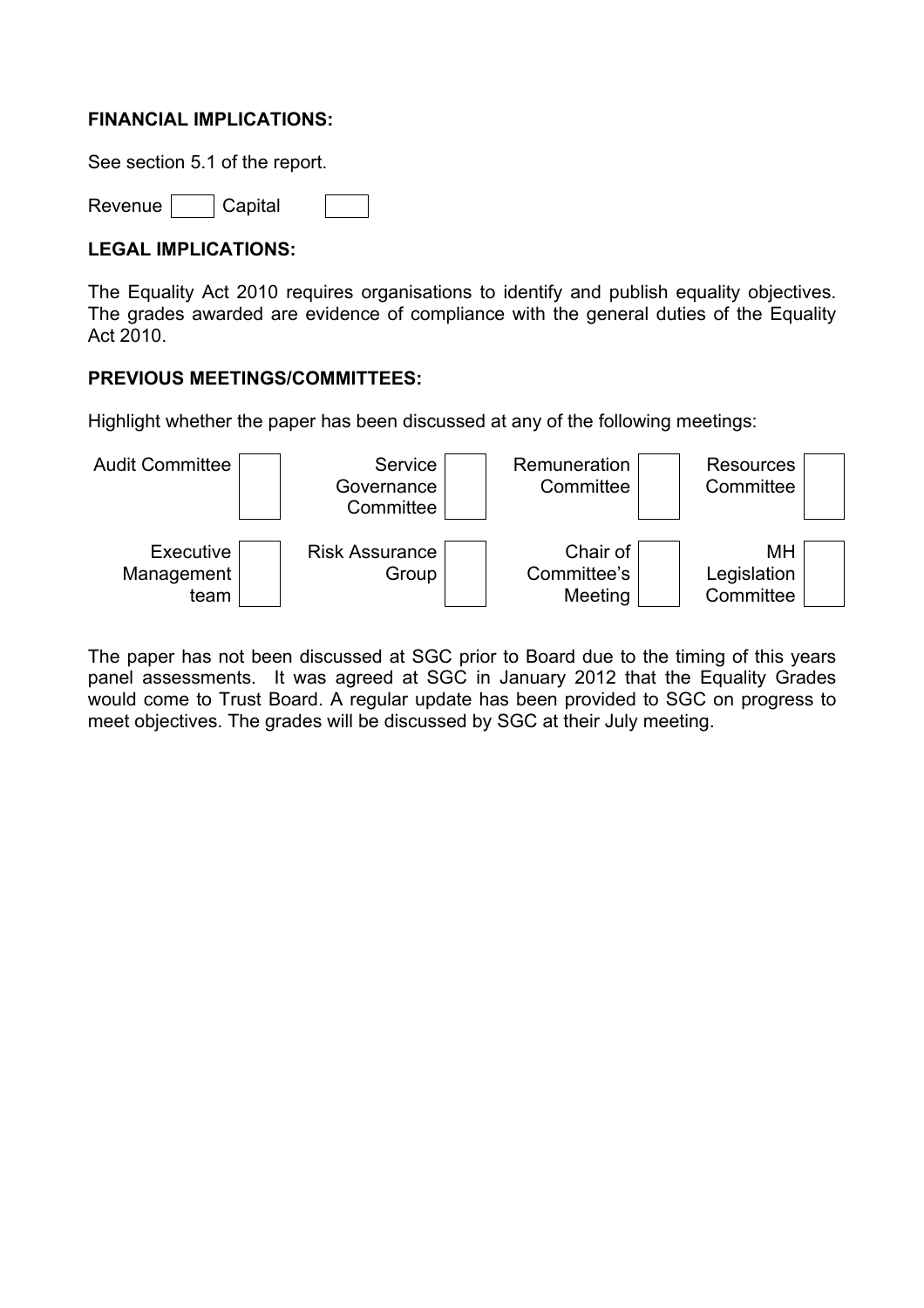# **1. Background**

The specific duties of the Equality Act 2010 require public sector organisations to 'prepare and publish measurable objectives that should be achieved to meet one or more aims of the general duty'.

Equality goals and objectives were agreed by the Trust Board in April 2012. These cover the period 2012 – 2016 and are listed below:

- Goal 1: Better health outcomes for all
- Goal 2: Improved patient access and experience
- Goal 3: Empowered, engaged and well-supported staff
- Goal 4: Inclusive leadership at all levels

Each goal has a number of objectives against which the Trust has to submit evidence for external scrutiny and be graded following a self assessment. Appendix A provides a full list of objectives for each goal. These were published in 2012.

The NHS Equality Delivery System (EDS) launched in July 2011 provides NHS organisations with a framework to self assess and be graded on performance in equality work to determine compliance with the Equality Act 2010 and develop priority objectives. A key requirement of the EDS is to involve local stakeholders to ensure objectives are owned by stakeholders and developed according to performance.

The 2011/12 self assessment and external scrutiny process via the EDS panels led to the development and agreement of the Trust's equality objectives. The performance assessment via the EDS process takes place annually and has been undertaken in April 2013.

# **2. Equality Assessment Process**

The structure of the evidence submission/panel assessment was different in 2013 to the previous process. Rather than hold a panel assessment based on each goal; this year's scrutiny process grouped equality characteristic (as per the Equalities Act 2010) for assessment by stakeholder panels as follows:

- Panel 1 Race, Religion and Belief
- Panel 2 Age, Disability and Carers
- Panel 3 Sex, Pregnancy and Maternity
- Panel 4 Sexual Orientation and Gender Reassignment

This increased the level of scrutiny on the Trust's progress. A large amount of evidence was collected from across the Trust to form the evidence submissions. This included patient, carer and service user satisfaction levels, data about complaints/compliments, staff survey and information about specific projects and partnership. These followed a standard format and totalled around 40 pages of evidence per panel. Presentations to each of the panels were made by the Trust Involvement and Equalities team, who also attended to answer questions.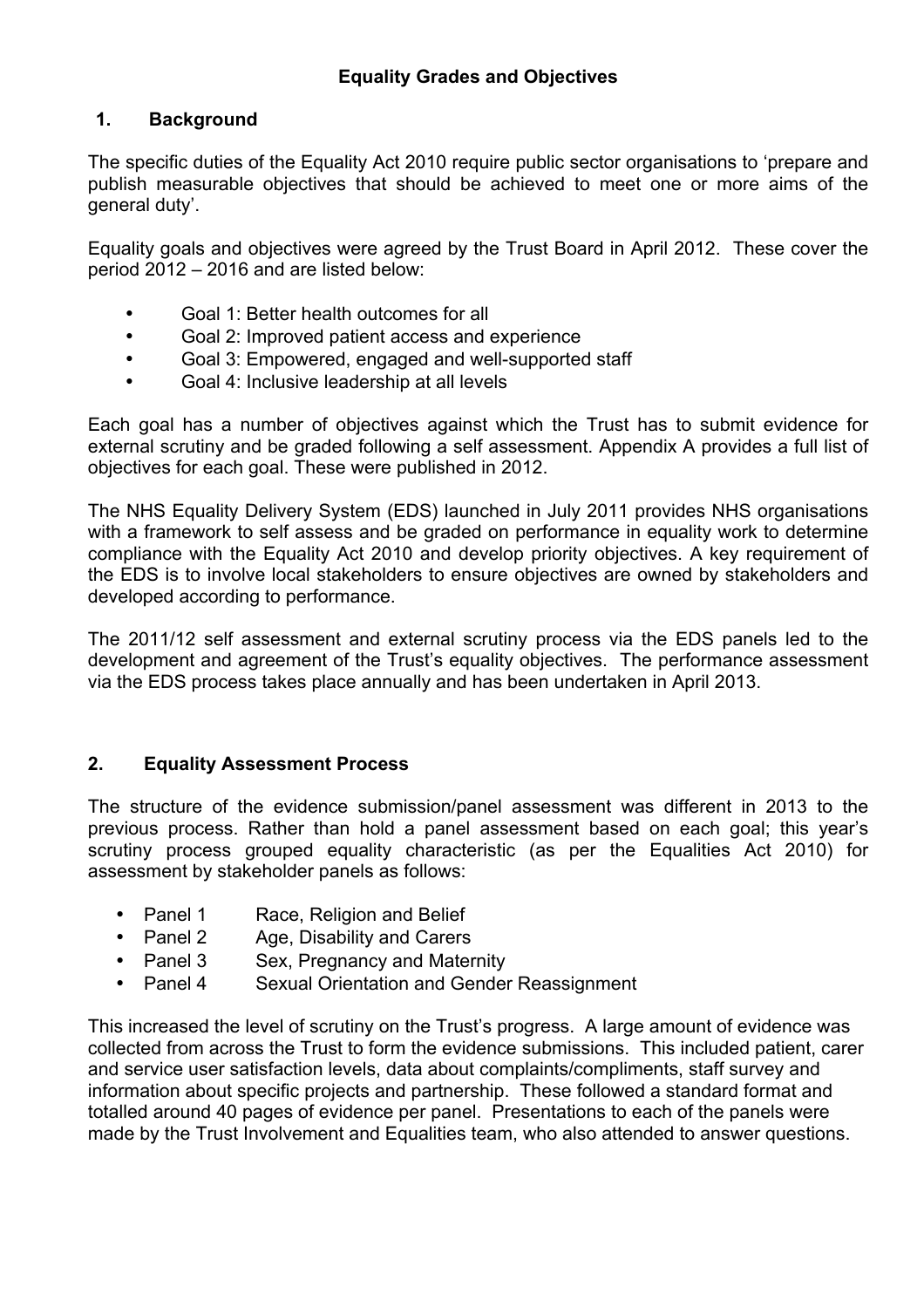The panel assessments were held in April 2013. These involved over 40 representatives from local organisations including faith, voluntary and community sector groups as well as the Commissioning Support Unit. Due to recent changes in the NHS structures Clinical Commissioning Groups were not assessed using the EDS framework.

# **3. Assessment grades**

The Trust was found to be compliant with the Equalities Act using the EDS process: grades achieved for equalities work were:

- 93 objectives as achieving
- 60 objectives as developing
- 0 objectives not achieving

Grades for each objective are set out in full for each goal and by equality characteristic in appendices 2,3,4 5 and 6. The grading structure and colours shown in the appendices are:

- Not achieving (red)
- Developing (amber)
- Achieving (green)
- Exceeding (purple)

Changes compared to the previous assessment are outlined below.

Grades for 2 objectives were increased from 'developing' to 'achieving' for equality characteristics: Pregnancy & Maternity. These were:

- Objective 1.1 "Services are commissioned, designed and procured to meet the health needs of local communities, promote well-being, and reduce health inequalities"
- Objective 1.2 "Individual patients' health needs are assessed, and resulting services provided, in appropriate and effective ways"

This reflects the good work done and evidence provided on Trust work with women on substance misuse issues and post natal depression.

One grade was reduced from 'achieving' to 'developing'. This was:

• Objective 4.1 – "Boards and senior leaders conduct and plan their business so that equality is advanced, and good relations fostered, within their organisations and beyond"

These were for the equality characteristics: Sexual Orientation and Gender Reassignment. The panel's decision was based on concerns raised about the venue used for the Trust AGM in 2012. This was not considered appropriate by panel members but was chosen by the AGM planning group on the basis criteria relating to venue facilities.

The grade for one objective was agreed as achieving but will need additional evidence of impact to retain an achieving grade at the next panel assessment. This is for Gender Reassignment for the objective below: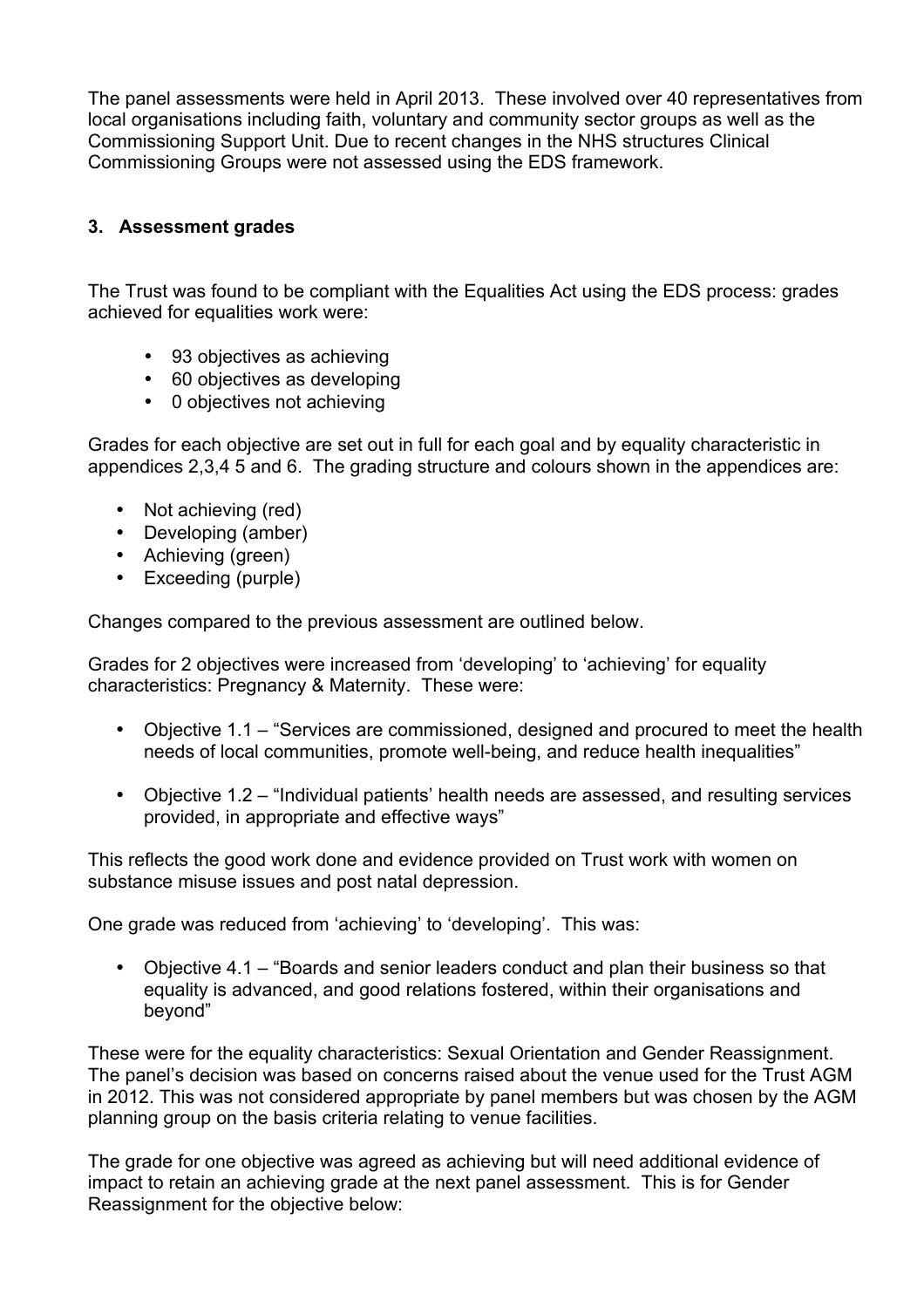• Objective 3.1 – "Recruitment and selection processes are fair, inclusive and transparent so that the workforce becomes as diverse as it can be within all occupations and grades"

# **4. Review and Monitoring**

The equality goals and objectives that were agreed and published in 2012 cover the period up to 2016. It is not anticipated that this year's assessment will result in a need to amend these. This is expected to be confirmed in discussions with Commissioning Support Unit Equality Leads in June 2013. This meeting will also consider what actions are required from the panels to improve grades.

After confirmation of retention of published goals/ objectives it is anticipated that discussions will be held via the Trust Wide Involvement Group and Service Governance Groups to identify actions that may be needed to maintain/ increase performance. We are currently taking stock of our internal panel process which considers equalities and involvement activities in services to better match it to the Trust's current structure and have a stronger improvement focus.

Service Government Committee is due to consider the equalities objectives July in line with agreed reporting arrangements.

This year's grades will be published after discussion by the Board and SGC.

### **5. Financial Implications**

There were no financial implications arising from this report.

### **6. Risk Implications**

| <b>Risk</b>                                                                                                                         | Likelihood<br><b>High/Medium/Low</b> | <b>Implication</b> | <b>Mitigation</b>                                                         |
|-------------------------------------------------------------------------------------------------------------------------------------|--------------------------------------|--------------------|---------------------------------------------------------------------------|
| Risk to compliance<br>with the Equality<br>Act (2010),<br>performance and<br>reputation if<br>objectives are not<br>met/ published. | Low                                  | Medium             | Processes in place<br>to ensure annual<br>review and external<br>scrutiny |
| Reputational risk of<br>non compliance<br>with the Equality<br>Act (2010)                                                           | Low                                  | Medium             | Processes in place<br>to ensure annual<br>review and external<br>scrutiny |